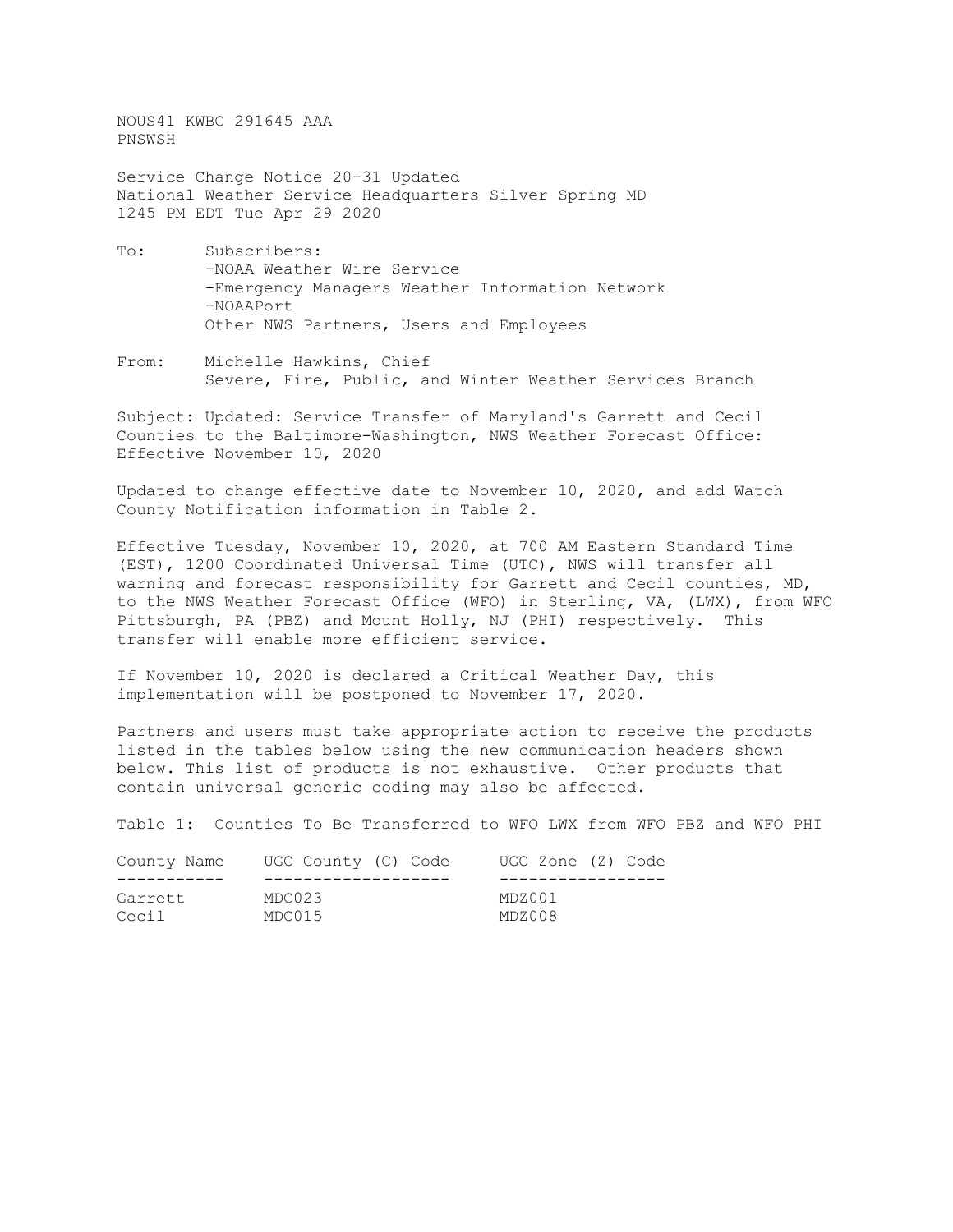| PRODUCT                     |                            | <b>WMO HEADING</b>                      |                   |
|-----------------------------|----------------------------|-----------------------------------------|-------------------|
| TORNADO WARNING             |                            | (NEW) WFUS51 KLWX<br>*(OLD) WFUS51 KPHI | TORLWX<br>TORPHI* |
|                             | *(OLD) WFUS51 KPBZ TORPBZ* |                                         |                   |
| SEVERE THUNDERSTORM WARNING |                            | (NEW) WUUS51 KLWX                       | SVRLWX            |
|                             |                            | *(OLD) WUUS51 KPHI                      | SVRPHI*           |
|                             |                            | * (OLD) WUUS51 KPBZ                     | SVRPBZ*           |
| WATCH COUNTY NOTIFICATION   | (NEW)                      | WWUS61 KLWX                             | WCNLWX            |
|                             |                            | * (OLD) WWUS61 KPHI                     | WCNPHI*           |
|                             | $*(OLD)$                   | WWUS61 KPBZ                             | WCNPBZ*           |
| FLASH FLOOD WARNING         | (NEW)                      | WGUS51 KLWX                             | FFWLWX            |
|                             |                            | * (OLD) WGUS51 KPHI                     | FFWPHI*           |
|                             | $*(OLD)$                   | WGUS51 KPBZ                             | FFWPBZ*           |
| SEVERE WEATHER STATEMENT    | (NEW)                      | WWUS51 KLWX                             | SVSLWX            |
|                             |                            | *(OLD) WWUS51 KPHI                      | SVSPHI*           |
|                             | $*(OLD)$                   | WWUS51 KPBZ                             | SVSPBZ*           |
| FLASH FLOOD STATEMENT       | (NEW)                      | WGUS71 KLWX                             | FFSLWX            |
|                             |                            | * (OLD) WGUS71 KPHI                     | FFSPHI*           |
|                             | $*(OLD)$                   | WGUS71 KPBZ                             | FFSPBZ*           |
| CIVIL EMERGENCY MESSAGE     |                            | (NEW) WOUS41 KLWX                       | CEMLWX            |
|                             |                            | *(OLD) WOUS41 KPHI                      | CEMPHI*           |
|                             | $*(OLD)$                   | WOUS41 KPBZ                             | CEMPBZ*           |

Table 2: Short-Fused Warning Products (UGC – C)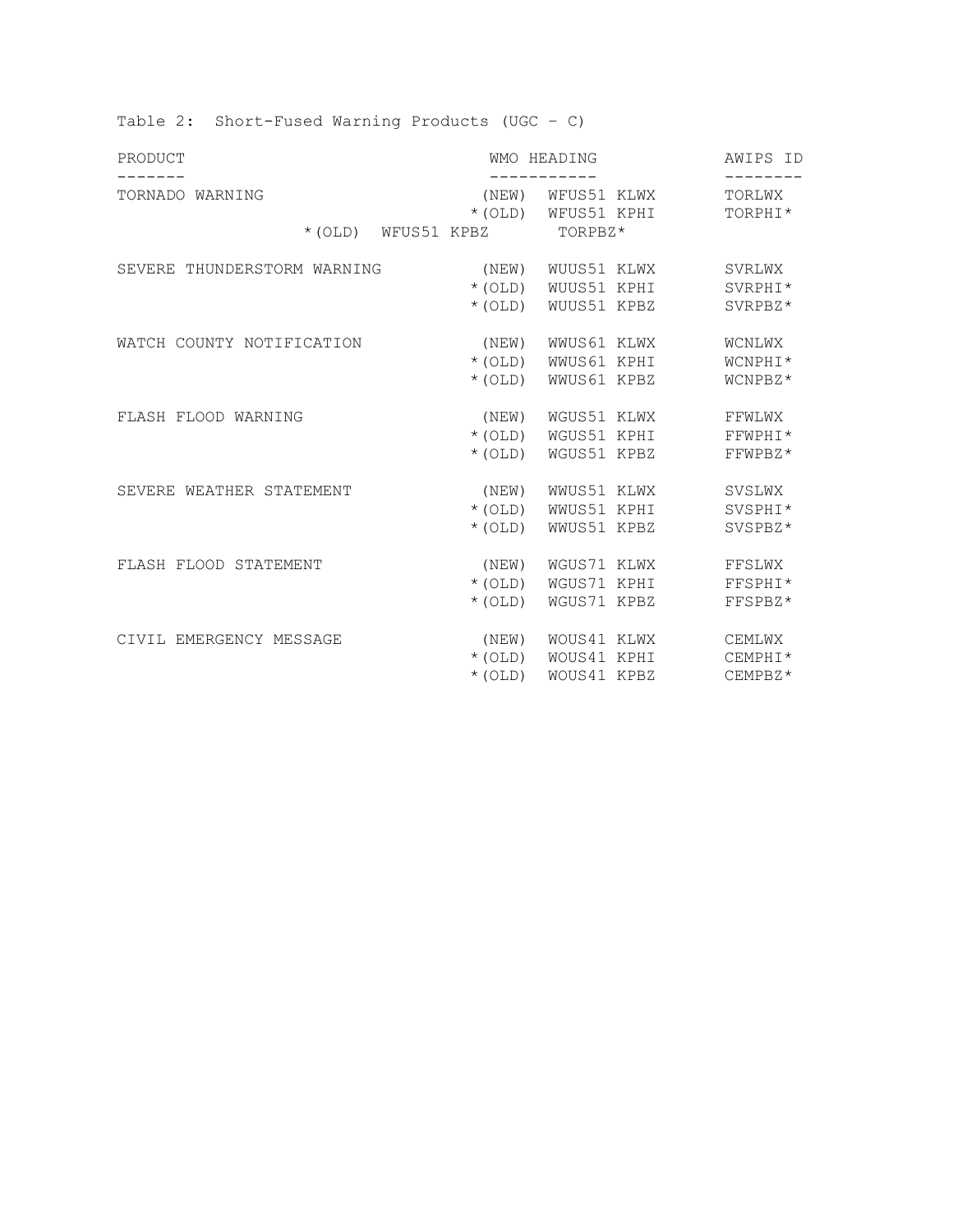| Table 3: Long-fused Products and Products Related to Short-fused<br>Products Listed in Table 2 (UGC - $Z$ ) |          |                                  |          |
|-------------------------------------------------------------------------------------------------------------|----------|----------------------------------|----------|
| PRODUCT                                                                                                     |          | <b>WMO HEADING</b>               | AWIPS ID |
| ZONE FORECAST PRODUCT                                                                                       |          | -----------<br>(NEW) FPUS51 KLWX | ZFPLWX   |
|                                                                                                             |          | * (OLD) FPUS51 KPHI              | ZFPPHI*  |
|                                                                                                             |          | *(OLD) FPUS51 KPBZ               | ZFPPBZ*  |
| FLASH FLOOD WATCH                                                                                           | (NEW)    | WGUS61 KLWX                      | FFALWX   |
|                                                                                                             |          | * (OLD) WGUS61 KPHI              | FFAPHI*  |
|                                                                                                             | $*(OLD)$ | WGUS61 KPBZ                      | FFAPBZ*  |
| NON-PRECIPITATION WATCH/WARNING                                                                             | (NEW)    | WWUS71 KLWX                      | NPWLWX   |
| ADVISORY                                                                                                    | $*(OLD)$ | WWUS71 KPHI                      | NPWPHI*  |
|                                                                                                             | $*(OLD)$ | WWUS71 KPBZ                      | NPWPBZ*  |
| COASTAL FLOOD WATCH/WARNING/ADVISORY (NEW) WHUS41 KLWX                                                      |          |                                  | CFWLWX   |
|                                                                                                             | $*(OLD)$ | WHUS41 KPHI                      | CFWPHI*  |
| SPECIAL WEATHER STATEMENT                                                                                   | (NEW)    | WWUS81 KLWX                      | SPSLWX   |
|                                                                                                             |          | * (OLD) WWUS81 KPHI              | SPSPHI*  |
|                                                                                                             | $*(OLD)$ | WWUS81 KPBZ                      | SPSPBZ*  |
| PUBLIC INFORMATION STATEMENT                                                                                | (NEW)    | NOUS41 KLWX                      | PNSLWX   |
|                                                                                                             | $*(OLD)$ | NOUS41 KPHI                      | PNSPHI*  |
|                                                                                                             | $*(OLD)$ | NOUS41 KPBZ                      | PNSPBZ*  |
| LOCAL STORM REPORT                                                                                          | (NEW)    | NWUS51 KLWX                      | LSRLWX   |
|                                                                                                             |          | * (OLD) NWUS51 KPHI              | LSRPHI*  |
|                                                                                                             | $*(OLD)$ | NWUS51 KPBZ                      | LSRPBZ*  |

Hydrologic Service Area (HSA) responsibilities for the river forecast location in Cecil County also will change. NWS will transfer the responsibility for issuing river statements/summaries and flood watches/warnings/statements from WFO PHI to WFO LWX for the following location:

On the Susquehanna River, for Conowingo Dam (CNWM2).

Table 4: River Products Issued for the Above-Mentioned Location

| PRODUCT         | WMO HEADING                                     | AWIPS ID          |
|-----------------|-------------------------------------------------|-------------------|
| FLOOD STATEMENT | WGUS81 KLWX<br>(NEW)<br>WGUS81 KPHI<br>$*(OLD)$ | FLSLWX<br>FLSPHI* |
| FLOOD WARNING   | (NEW)<br>WGUS41 KLWX<br>WGUS41 KPHI<br>$*(OLD)$ | FLWLWX<br>FLWPHI* |
| FLOOD WATCH     | WGUS61 KLWX<br>(NEW)<br>WGUS61 KPHI<br>$*(OLD)$ | FFALWX<br>FFAPHI* |